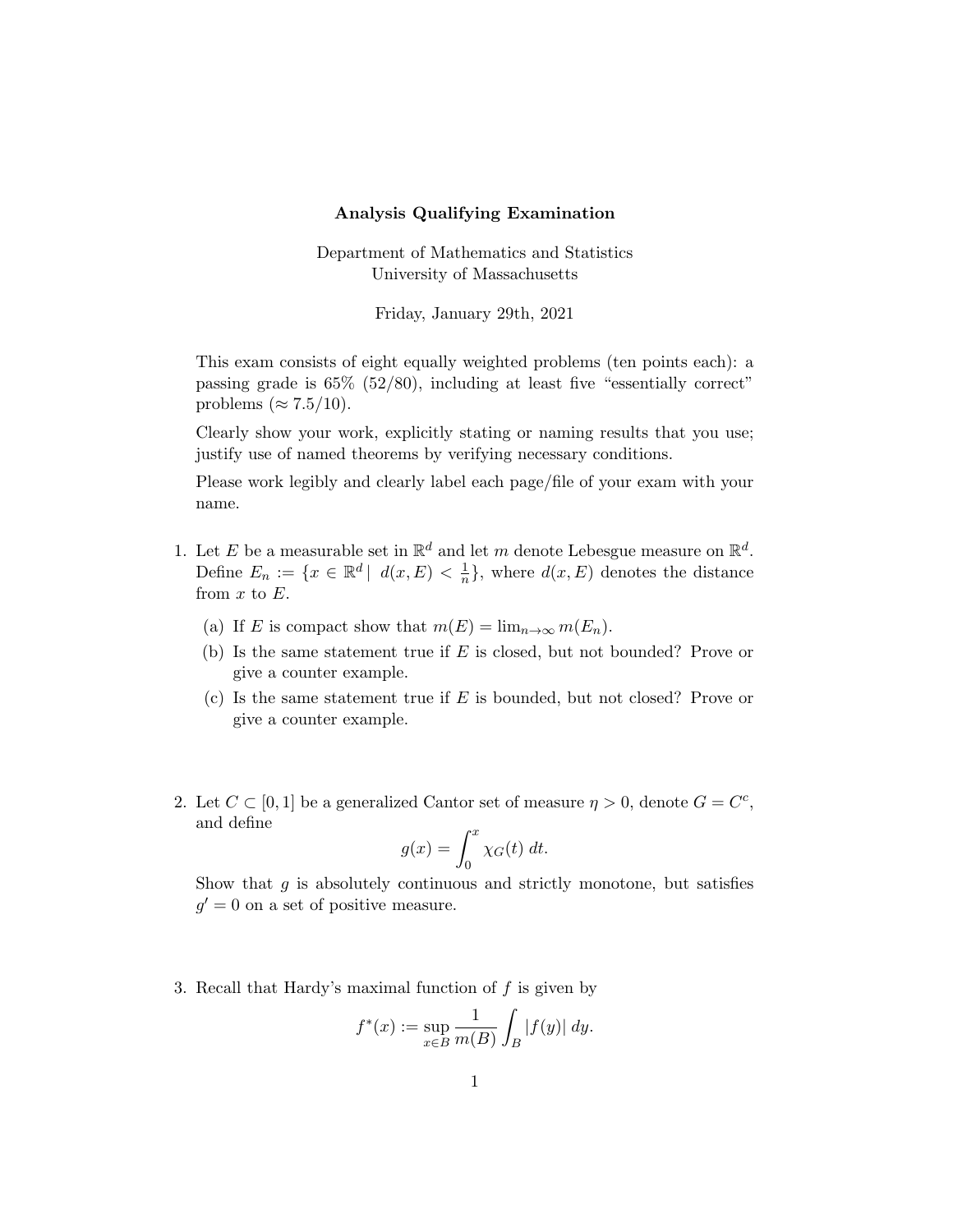Define  $f : \mathbb{R} \to \mathbb{R}$  by

$$
f(x) = \frac{1}{x(\log x)^2} \quad \text{for} \quad 0 < x < 1/e,
$$

and  $f(x) = 0$  otherwise. Check that f is integrable, and calculate its integral  $F(x) := \int_{(-\infty, x)} f(t) dt$ . However, show that  $f^*$  is not locally integrable by computing  $\int_{(0,r)} f^*(x) dx = \infty$  for  $r > 0$ .

[You may use calculus techniques to integrate without further justification.]

4. Recall that for smooth and compactly supported  $f: \mathbb{R}^d \to \mathbb{R}$ ,

$$
\|\nabla f\|_{L^r}^r := \int_{\mathbb{R}^d} |\nabla f|^r dx = \int_{\mathbb{R}^d} \Big(\sum_{i=1}^d \big(\frac{\partial f}{\partial x^i}\big)^2\Big)^{\frac{r}{2}} dx,
$$

and denote  $\partial^{\alpha} f := \left(\frac{\partial}{\partial x^{1}}\right)^{\alpha_{1}} \dots \left(\frac{\partial}{\partial x^{n}}\right)^{\alpha_{n}} f$  for multi-index  $\alpha$ , and  $|\alpha| = \sum \alpha_{i}$ .

(a) Prove that the following statement is false: There exists a constant C such that for all smooth compactly supported  $f: \mathbb{R}^d \to \mathbb{R}$ ,

$$
||f||_{L^{\infty}} \leq C||f||_{L^{p}}||\nabla f||_{L^{r}}, \qquad \frac{d}{p} + \frac{d}{r} \neq 1.
$$

Hint: Consider a nonzero f and study the inequality for  $f_{\lambda}(x) = f(\lambda x)$ .

(b) Assume without proof that for some  $k > \frac{d}{2}$ , there is a constant C such that for all smooth compactly supported  $\tilde{f} : \mathbb{R}^d \to \mathbb{R}$ 

$$
||f||_{L^{\infty}} \leq C(||f||_{L^{2}} + \sum_{|\alpha|=k} ||\partial^{\alpha} f||_{L^{2}}).
$$

Prove that there is a constant  $\tilde{C}$  such that for all f as above,

$$
||f||_{L^{\infty}} \leq \tilde{C}||f||_{L^{2}}^{\frac{2k-d}{2k}} \Big(\sum_{|\alpha|=k} ||\partial^{\alpha} f||_{L^{2}}\Big)^{\frac{d}{2k}}.
$$

Hint: Consider  $f_{\lambda}(x) = f(\lambda x)$  for appropriate  $\lambda$ .

5. Show that a normed vector space  $X$  is a Banach space if and only if the unit sphere  $\{x \in X \mid ||x|| = 1\}$  is complete.